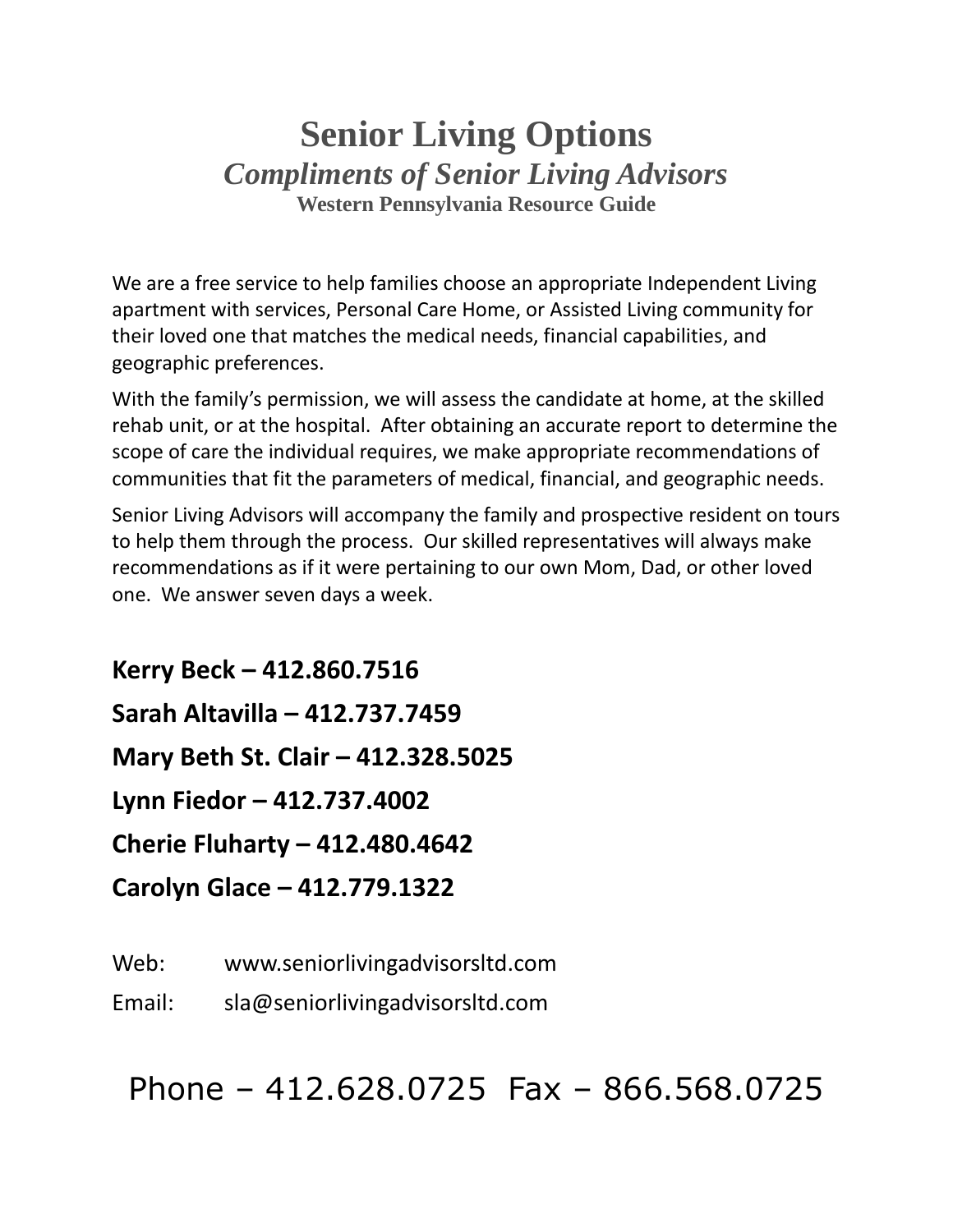

#### • **Independent Living**

**Independent Living** is ideal for seniors who are looking for companionship and freedom from issues involving housekeeping, laundry, transportation, and preparing meals. The larger apartment-style communities have a "hotel" feel.

Residents customarily have a community dining room with a wait staff. They often have a beauty salon, vans or buses for transportation, and community areas such as a library, TV room, gym, etc. Apartments vary in size from studio to two-bedroom.

**Independent Living** is great for seniors who are on the go and who are able to live on their own but who also enjoy the shared dining experience and relief from the upkeep of a home or apartment.

Keep in mind, there is no administration of medications in **Independent Living** — that is the responsibility of the resident or family.

Payment option is private pay.

### • **Assisted Living/Personal Care Home**

Many **Assisted Living** communities are styled to resemble apartments ranging from 20- 200 residents with 24-hour, on-site security. They provide assistance with activities common to daily living, such as: supervising and administering medications, bathing, dressing, ambulating, and transferring and assisting with personal hygiene, including incontinence management. Many of these facilities also have restaurant-style dining, laundry and housekeeping services, activities, community events, and transportation services. Some communities can accommodate residents with mild **Alzheimer's** or **Dementia**.

**Personal Care Homes** provide many of the same services that **Assisted Living** communities do. However, they operate in a much smaller environment--one similar to a home setting. At this time, there is no differentiation in the state regulations between an **Assisted Living** community and a **Personal Care Home**.

Payment options for **Assisted Living** or **Personal Care** can be private pay, long-term insurance (depending on individual policy), VA Aide and Attendance (if eligible), or Social Security/SSI benefits. Monthly charges vary, depending on the facility.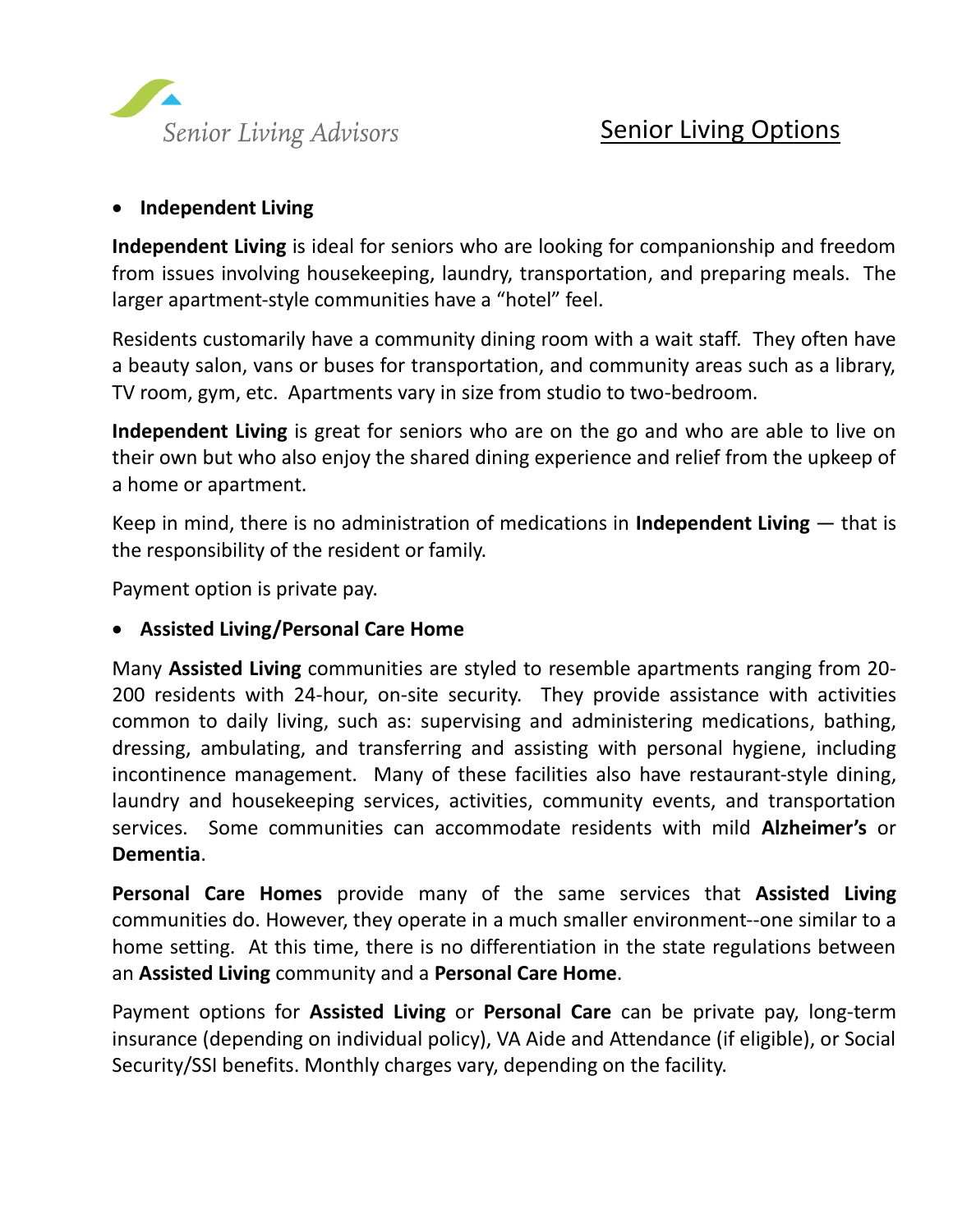# • **Alzheimer's Dementia Care**

These **Assisted Living** or **Personal Care Homes** are specially designed, maintained, and staffed for people who have **Alzheimer's** or other forms of **Dementia.** These facilities have a unique design, including alarms on all windows and doors to prevent wandering.

Staff typically have taken special courses and/or seminars to increase their knowledge of caring for seniors with behaviors such as aggression, depression, and confusion.

Floor plans are usually one level to allow ease of ambulation. Most homes have novelties such as textured pictures on the walls for sight and touch as well as enclosed courtyards for freedom of movement while maintaining security.

Payment options are private pay, long-term insurance (depending on individual policy), VA Aide and Attendance (if eligible), or Social Security/SSI benefits.

Monthly charges vary, depending on the facility.

## • **Respite Care**

Family caregivers face many challenges. Caregiving is a demanding task, and it is easy to neglect one's own health and well-being when involved with a loved one's needs. Caregivers need time off from their responsibilities to relieve stress and to prevent burnout.

**Respite Care** provides time off for family members who care for someone who is ill, injured, or frail. It can take place in an adult day center or in a residential setting, such as an **Assisted Living** community or **Nursing Home**. Although there are different approaches to **Respite Care**, all have the same objective: To supply caregivers with planned, temporary, intermittent, substitute care while allowing for relief from the daily responsibilities required of a loved one. **Respite Care** is essential for all family caregivers. Payment option is private pay.

## • **Nursing Homes or Skilled Nursing Facilities**

A **Skilled Nursing** facility has registered nurses who provide 24-hour care to people who can no longer care for themselves due to physical, emotional, or mental conditions. A licensed physician supervises each patient's care, and a nurse or other medical professional is always on the premises. **Skilled Nursing** facilities provide medical care such as wound care, IV medication administration and management, injections, IV hydration, tube feedings, rehab following an accident or surgery, etc. **Skilled Nursing** facilities also care for patients who are bed bound.